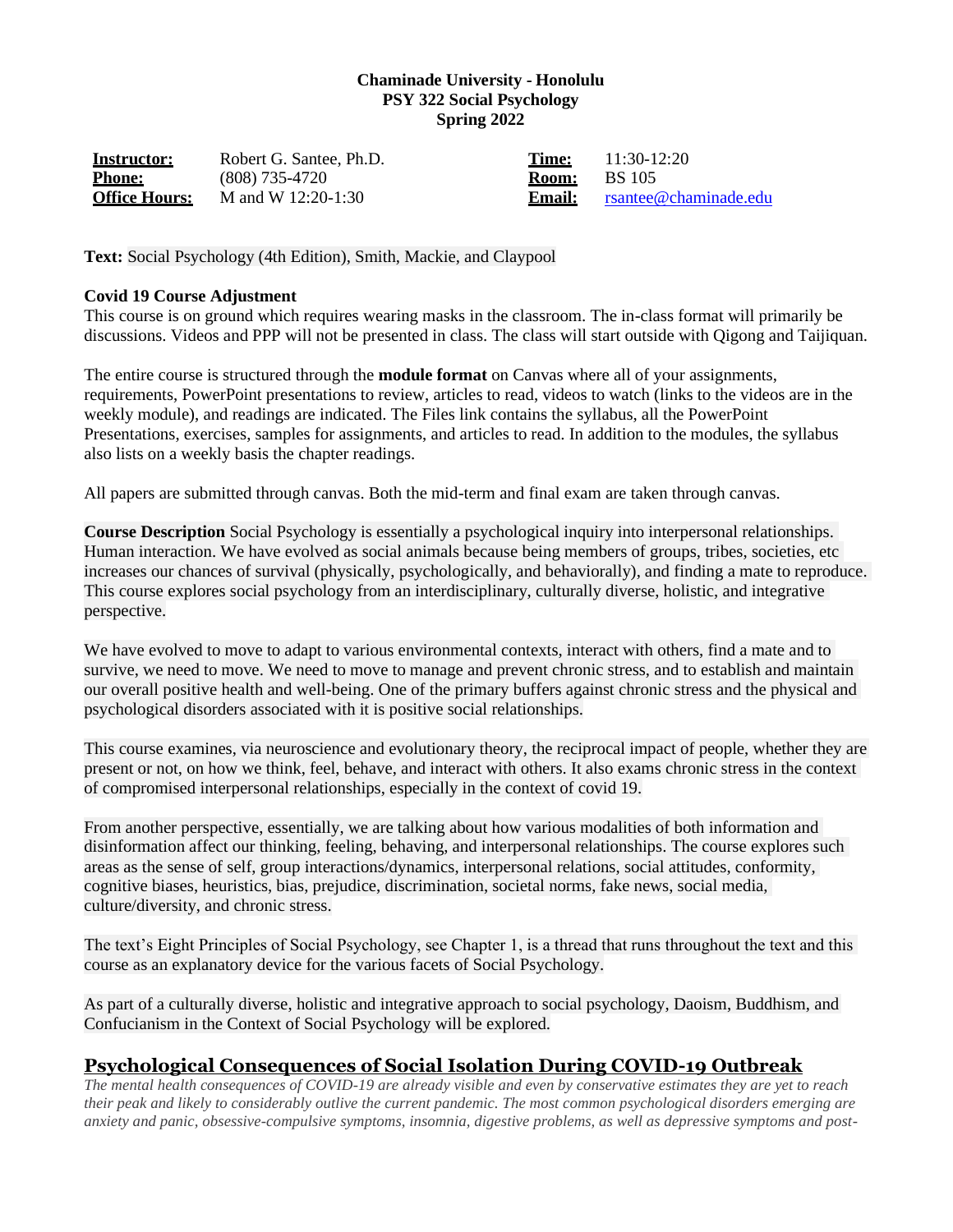*traumatic stress [\(Rogers et al., 2020\)](https://www.frontiersin.org/articles/10.3389/fpsyg.2020.02201/full#ref26). These are not only a direct consequence of the pandemic but also largely driven by the effects of prolonged social isolation – that is the objective lack of interactions with others [\(Leigh-Hunt et al., 2017\)](https://www.frontiersin.org/articles/10.3389/fpsyg.2020.02201/full#ref19). The medical journal The Lancet recently published an article from which a clear and alarming picture emerges: periods of isolation, even less than 10 days, can have long-term effects, with the presence – up to 3 years later – of psychiatric symptoms [\(Brooks et al., 2020\)](https://www.frontiersin.org/articles/10.3389/fpsyg.2020.02201/full#ref3).*

*Although necessary to limit the spread of the epidemic, in fact, human beings are not "designed" to manage segregation for a long time. As the Greek philosopher Aristotle reminds us, man is a "social animal," unable to live isolated from others, since the absence of relationships removes essential conditions for the development of personal identity and the exercise of reason. Although our first instincts may be to react angrily at (and with) people who pour out onto the streets, there is a need for a more universal compassionate stance – and recognition that the very nature of the human being is in stark contrastwith the situation we are experiencing.*

*Moreover, research shows that nourishment and movement – besides being important therapeutic expedients – are a fundamental vehicle for communicating with ourselves, others, and the world, and have an enormous influence on our biopsychological balance.*

*Prolonged isolation can adversely affect physical and emotional health, altering sleep and nutritional rhythms, as well as reducing opportunities for movement [\(Cacioppo and Hawkley, 2003\)](https://www.frontiersin.org/articles/10.3389/fpsyg.2020.02201/full#ref6). As a result, the natural channels of human expression and pleasure become depressed, with attendant impacts on mood and subjective well-being [\(Nardone and Speciani, 2015\)](https://www.frontiersin.org/articles/10.3389/fpsyg.2020.02201/full#ref25).*

*Furthermore, in accordance with current regulations, we have begun to behave "as if" other people are potentially dangerous for our health and for the health of our loved ones. This turn of events has cultivated a new universal belief based on vulnerability-to-harm, whereby proximity to fellow human-beings poses a direct threat [\(Nardone and Portelli, 2005\)](https://www.frontiersin.org/articles/10.3389/fpsyg.2020.02201/full#ref24). To date, more and more people are avoiding social relations, no longer by imposition, but as a choice. A decision initially moved by the fear of an invisible enemy and by the total uncertainty about what is right to do/not to do, to say/not to say, to think/not to think, derived from the information – ambiguous and conflicting – that we have received. In turn, this determines behavior that will gradually replace our old worldview and interpersonal relationships.*

*While the levels of environmental stress continue to rise, we are witnessing the deterioration of relationships. Rather than connecting people, restrictive measures are creating rivalries and arousing discord between people. As conveyed by the*  Latin phrase "Divide et impera" (literally divide and conquer), an authority that exerts high levels of control and division in *governing a population, tends to fragment them.*

> [Giada Pietrabissa](https://www.frontiersin.org/people/u/65842) and Susan G. Simpson Front. Psychol., 09 September 2020 [| https://doi.org/10.3389/fpsyg.2020.02201](https://doi.org/10.3389/fpsyg.2020.02201) [Frontiers | Psychological Consequences of Social Isolation During COVID-19](https://www.frontiersin.org/articles/10.3389/fpsyg.2020.02201/full) [Outbreak | Psychology \(frontiersin.org\)](https://www.frontiersin.org/articles/10.3389/fpsyg.2020.02201/full)

## **(Indoor) isolation, stress, and physical inactivity: Vicious circles accelerated by COVID‐19?**

*The COVID‐19 epidemic necessitates the application of strict isolation strategies to curb virus spreading. Isolation of individuals in combination with fear of contagion, quarantine, and stigma, as well as with potential (mis) information overload ("infodemic"), however, causes chronic stress and is associated with a burden on mental health, posing risk factors for anxiety and depression. It is well understood that chronic stress is a major modulator of immunity[2](https://onlinelibrary.wiley.com/doi/full/10.1111/sms.13706#sms13706-bib-0002) and thus directly influences probability of infection. In addition, chronic stress induces structural and functional consequences on the brain resulting in altered social behaviors and limiting in turn individuals' capacities to cope with the stressful conditions[3](https://onlinelibrary.wiley.com/doi/full/10.1111/sms.13706#sms13706-bib-0003) during the epidemic. The circular interaction of stressful COVID‐19‐related conditions with chronic stress triggered impairment of coping strategies, and immune system capacity establishes a first vicious circle.*

*Isolation strategies like confinement furthermore restrict access to physical activity (PA), in particular if usually practiced outdoors or in groups. Trends of dramatically reduced general non‐residential mobility following measures to contain the epidemic can currently be observed all over the world (<https://www.google.com/covid19/mobility/>) and likely reflect an overall reduction of PA. PA, however, on one hand is known to have robust beneficial effects on anxiety and depressio[n,](https://onlinelibrary.wiley.com/doi/full/10.1111/sms.13706#sms13706-bib-0004) [4](https://onlinelibrary.wiley.com/doi/full/10.1111/sms.13706#sms13706-bib-0004) very likely accentuated if performed outdoors or in groups. On the other hand, chronic stress may also reduce the readiness to practice PA, thus constituting another vicious circle.*

*The Scandinavian Journal of Medicine & Science in Sports*  [Johannes Burtscher](https://onlinelibrary.wiley.com/action/doSearch?ContribAuthorStored=Burtscher%2C%2BJohannes)**,** [Martin Burtscher,](https://onlinelibrary.wiley.com/action/doSearch?ContribAuthorStored=Burtscher%2C%2BMartin) [Grégoire P. Millet](https://onlinelibrary.wiley.com/action/doSearch?ContribAuthorStored=Millet%2C%2BGr%C3%A9goire%2BP) 06 May 2020,<https://doi.org/10.1111/sms.13706>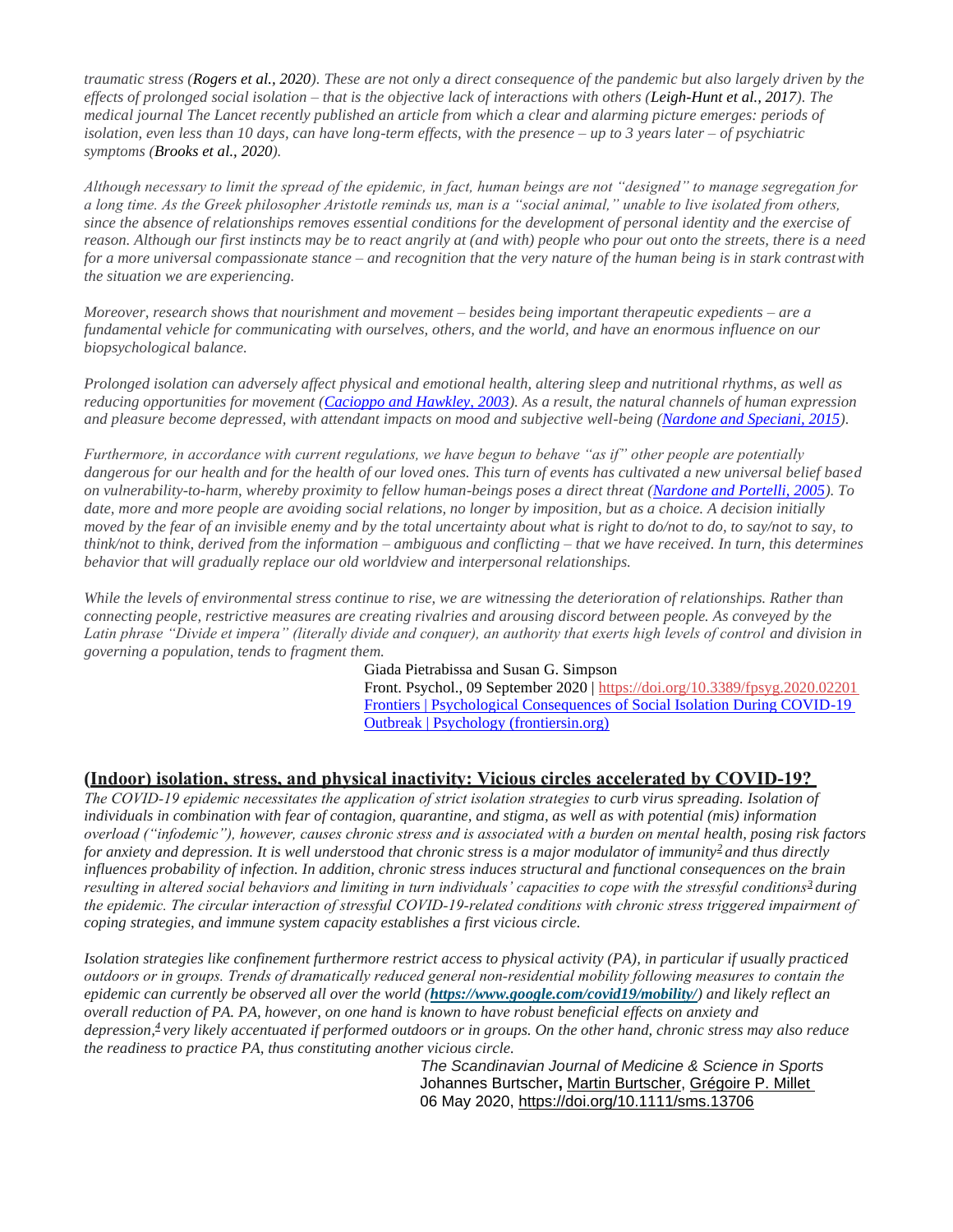# *Spark: The Revolutionary New Science of Exercise and the Brain*

*In today's technology-driven, plasma-screened-in world, it's easy to forget that we are born movers—animals, in fact because we've engineered movement right out of our lives. Ironically, the human capacity to dream and plan and create the very society that shields us from our biological imperative to move is rooted in the areas of the brain that govern movement. As we adapted to an ever-changing environment over the past half million years, our thinking brain evolved from the need to hone motor skills. We envision our hunter-gatherer ancestors as brutes who relied primarily on physical prowess, but to survive over the long haul they had to use their smarts to find and store food. The relationship between food, physical activity, and learning is hardwired into the brain's circuitry.*

*But we no longer hunt and gather, and that's a problem. The sedentary character of modern life is a disruption of our nature, and it poses one of the biggest threats to our continued survival. Evidence of this is everywhere: 65 percent of our nation's adults are overweight or obese, and 10 percent of the population has type 2 diabetes, a preventable and ruinous disease that stems from inactivity and poor nutrition.*

Ratey, John J (2008). *Spark: The Revolutionary New Science of Exercise and the Brain* (p. 3-4)*.* Little, Brown and Company. Kindle Edition.

## **Psychology Program Learning Outcomes (PLOs)**

1. Students will identify key concepts, principles, and overarching themes in psychology.

2. Students will exhibit the value of adaptation and change through the critical thinking processof

interpretation, design, and evaluation of psychological research.

3. Students will exhibit effective writing and oral communication skills within the context of the fieldof psychology.

4. Students will exhibit the value of educating the whole person through the description and explanation of the dynamic nature between one's mind, body, and social influences.

## **Course Student Learning Outcomes**

1. Declarative Knowledge: Students will identify key concepts, principles, and overarching themes in the fieldof social psychology via a multiple-choice midterm and final exam. This outcome links directly to **PLO1**.

2. Procedural/Performance Knowledge: Students will demonstrate the experiential relationship between **adaptation and change**, and a **holistic, integrative approach** to the field of Social Psychology via 1) performing the Five Animals Frolic Qigong once a day for 21days, keeping a Journal on your performance, and writing a paper on your experiences in our everchanging environment and 2) writing a reflection paper on social media (such as Internet, Facebook, Instagram, Snapchat, Twitter, YouTube, Tinder, etc) regarding how it affects your thinking, feeling and behavior and your interpersonal relationships with others in our everchanging environment. This outcome links directly to **PLO 4**.

# **Grading**

Paper 1: This paper is about your experiences performing the Five Animal FrolicQigong once a day for 10 minutes each day for 21 consecutive days **beginning on 1/14/22 and finishing on 2/3/22.** Paper is **due 2/7** before noon. Each day for 21 days, I want you to keep a journal where, for each day/date, you write down, **minimum 3 complete sentences (no listing)**  and describe 1) your physical, psychological, and behavioral experiences performing the Five Animals Frolic Qigong for that day. At the end of 21 days, I want you to write a paper discussing what this experience of performing the Five Animals Frolic Qigong had on your 1) daily stress levels 2) overall stress levels by comparing day 1 with day 21, 3) ability to relax,4) daily interaction with others, 5) overall physical, psychological, behavioral and interpersonal health and wellbeing, and 6) understanding of the relevance and application of the Marianist Educational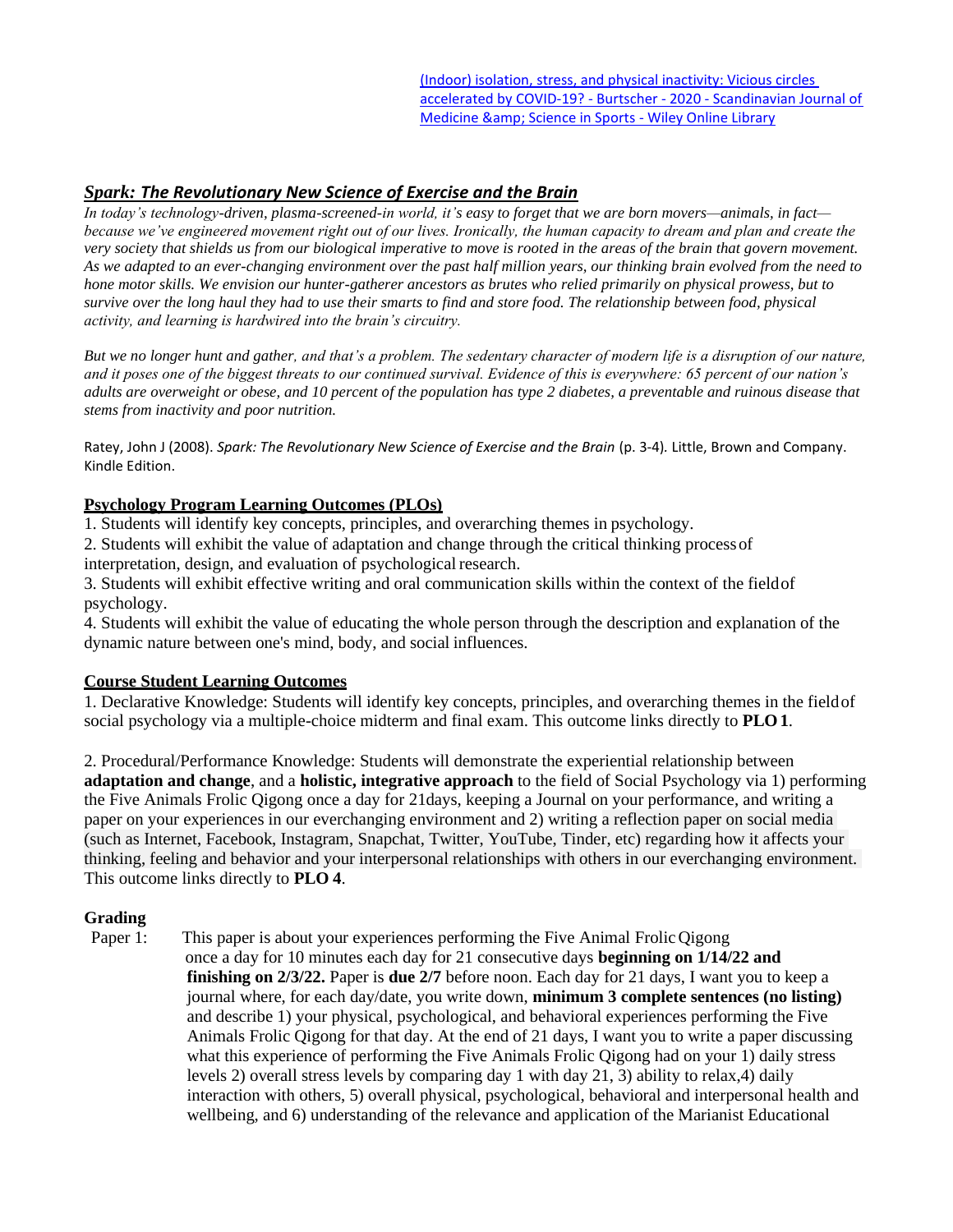Value of Educate for Adaptation and Change (**adaptation and change**) and the Marianist Educational Value of Provide and Excellent Education **(holistic, integrative approach)**

The video you will follow each day is found on YouTube and is called Five Animals Frolic with Dr. Santee [Five Animals Frolic with Dr. Santee -](https://www.youtube.com/watch?v=x5RELL84J4E) YouTube

The video is 5 minutes long so you can follow it two times in a row. I want you to include your 21-day journal (**which does not count as part of the typed two full single-spaced pages, it does however count for 10 of the 30 points for this paper. So, make sure it is complete and thorough)** when you submit your paper. Your journal also needs to be typed, and included as part of the paper submission. **Do not** submit your journal separately.

This paper is your observations, thoughts and experiences, no references to other additional works or quotes from other additional works – just your observations thoughts and experiences.

**30 points**

Minimum typed, two full, single-spaced pages (you can write more), 1-inch margins on all sides, Times New Roman, size 12 font, separate introduction, and conclusion, do not run any of the 6 sections, noted above, together. The first line of each paragraph is indented (no one paragraph papers), separate cover page (cover page does not count as part of the minimum page requirement), with your name, course, semester, due date.

Paper 2. A reflection paper based your use of social media (such as Internet, Facebook, Instagram, Snapchat, Twitter, YouTube, Tinder, etc) regarding how it affects your thinking, feeling, and behavior, your interpersonal relationships, and as your source for information/news in your world around you. **30 points**

> Minimum typed, three full, single-spaced pages (you can write more), 1-inch margins on all sides, size 12 font, separate introduction and conclusion, separate paragraphs for each social media regarding how it affects it affects your thinking, feeling and behavior and your relationship with others. Do not run the various media you use together. Clearly indicate **1)** which specific social media/s you use, **2)** what reason/why you are using them, **3)** how you are using it/them,**4)** how you. access social media (by mobile/I phone, computer, tablet/I pad, etc.), **5)** how often during theweek, duration while using it, **6)** how it/they affect your thinking, feeling and behaving, your interpersonal relationships, and as your source for information/news in your world around you for each of the applicable social media, and **7)** how an understanding and application ofthe Marianist Educational Value of Educate for Adaptation and Change (**adaptation and change**) and the Marianist Educational Value of Provide and Excellent Education **(holistic, integrative approach)** are relevant to addressing Social Media.

> Make sure you answer the above 7 sections separately for each of the individual Social Media you utilize. This paper is your observations, thoughts and experiences, no references to other additional works or quotes from other additional works – just your observations, thoughts and experiences.

| Discussion Questions 3x 15 (See Canvas Module Week 1) | 45 points         |
|-------------------------------------------------------|-------------------|
| 50 item Multiple Choice final Exam                    | <b>200 Points</b> |
| 25 item Multiple Choice Mid-Term Exam                 | <b>100 Points</b> |

**Total Points = 405 Points**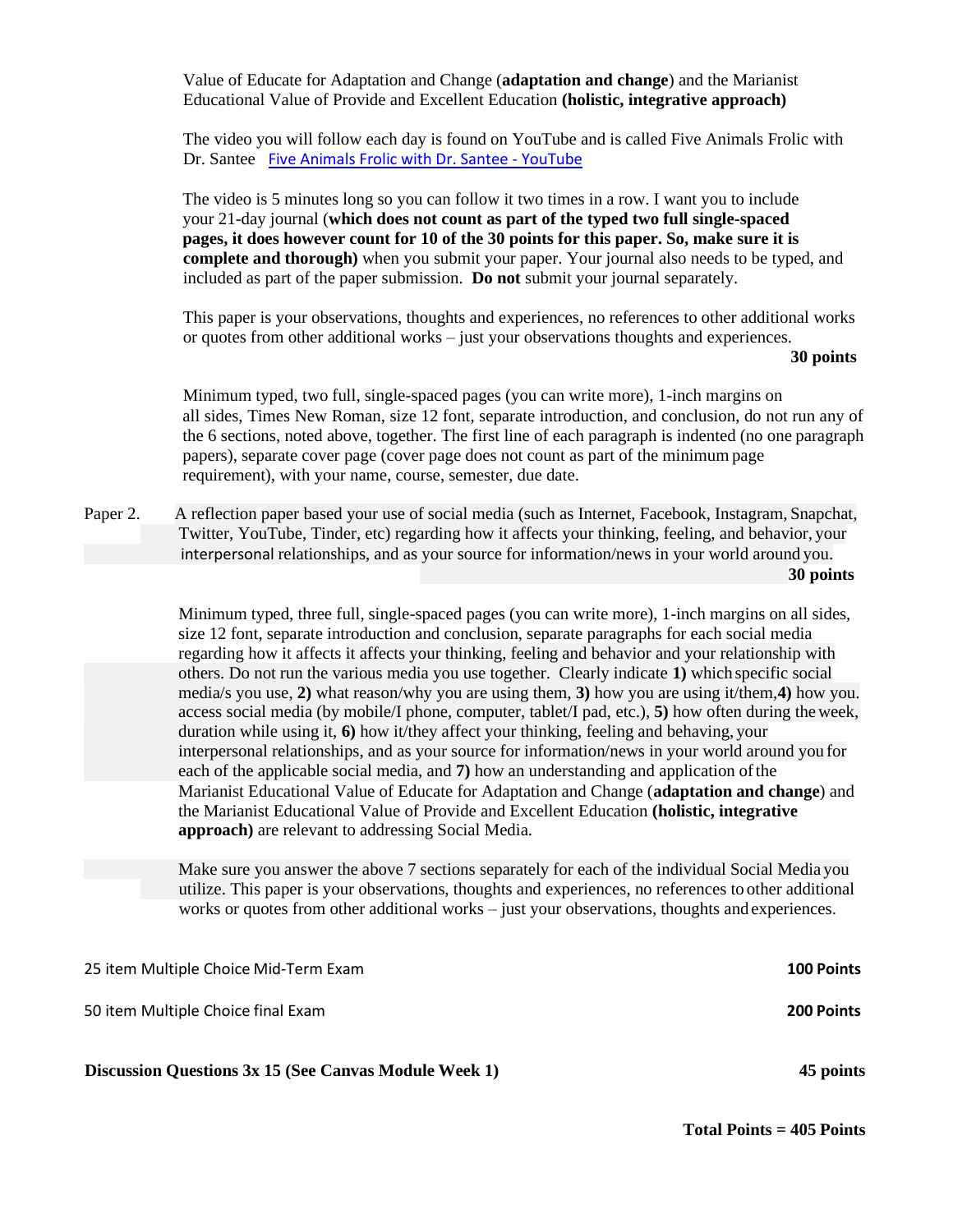**Grades A = 364 and above B = 324-363**   $C = 283 - 323$ **D = 243-282**   $F = 242$  and below

No Late papers, no extra credit, and no incompletes are given in this course.

- **All work must be completed within the time frame of the course. Nothing will be accepted after the last class of the term.**
- **NO MAKE-UP WORK from this class will be allowed.**
- **If you are late when roll is taken, you will be considered absent. If you leave more than 30 minutes early, you will be considered as absent from the class.**
- **Students must, clearly medical excuses will be allowed, participate in the Taijiquan Form and Qigong at the start of each class. If you do not participate, you will be marked absent.**
- **COMPUTERS CAN BE USED FOR CLASS WORK AND AUDIO RECORDING ONLY, NO VIDEO RECORDING PICTTURE TAKING, OR ANYTHING ELSE DURING CLASSTIME.**

# **CELLULAR PHONES CAN BE USED FOR AUDIO RECORDING ONLY, NO VIDEO RECORDING, PICTURE TAKING, TEXTING OR OTHER CELLULAR USE ALLOWED.**

## **Academic Honesty**

Academic honesty is an essential aspect of all learning, scholarship, and research. It is one of the values regarded most highly by academic communities throughout the world. Violations of the principle of academic honesty are extremely serious and will not be tolerated.

Students are responsible for promoting academic honesty at Chaminade by not participating in any act of dishonesty and by reporting any incidence of academic dishonesty to an instructor or to a University official. Academic dishonesty may include theft of records or examinations, alteration of grades, and plagiarism.

Questions of academic dishonesty in a particular class are first reviewed by the instructor, who must make a report with recommendations to the Dean of the Academic Division. Punishment for academic dishonesty will be determined by the instructor and the Dean of the Academic Division and may range from an 'F' grade for the work in question to an 'F' for the course to suspension or dismissal from the University.

*Chaminade University Graduate Catalog 2019/2020, pg. 30-31*

## **Attendance Policy**

**Students are expected to attend regularly all courses for which they are registered. Student should notify their instructors when illness or other extenuating circumstances prevents them from attending class.**

**Unexcused absences equivalent to more than a week of classes may lead to a grade reduction for the course. Any unexcused absence of two consecutive weeks or more may result in being withdrawn from the course by the instructor, although the instructor is not required to withdraw students in that scenario. Repeated absences put students at risk of failing grades.**

**Federal regulations require continued attendance for continuing payment of financial aid. When illness or personal reasons necessitate continued absence, the student should communicate first with the instructor to review the options. Anyone who stops attending a course without official withdrawal may receive a failing grade or be withdrawn by the instructor at the instructor's discretion.**

**[Attendance | Chaminade University -](https://catalog.chaminade.edu/generalinformation/academicaffairs/policies/attendance) PROD [Integrated] Catalog**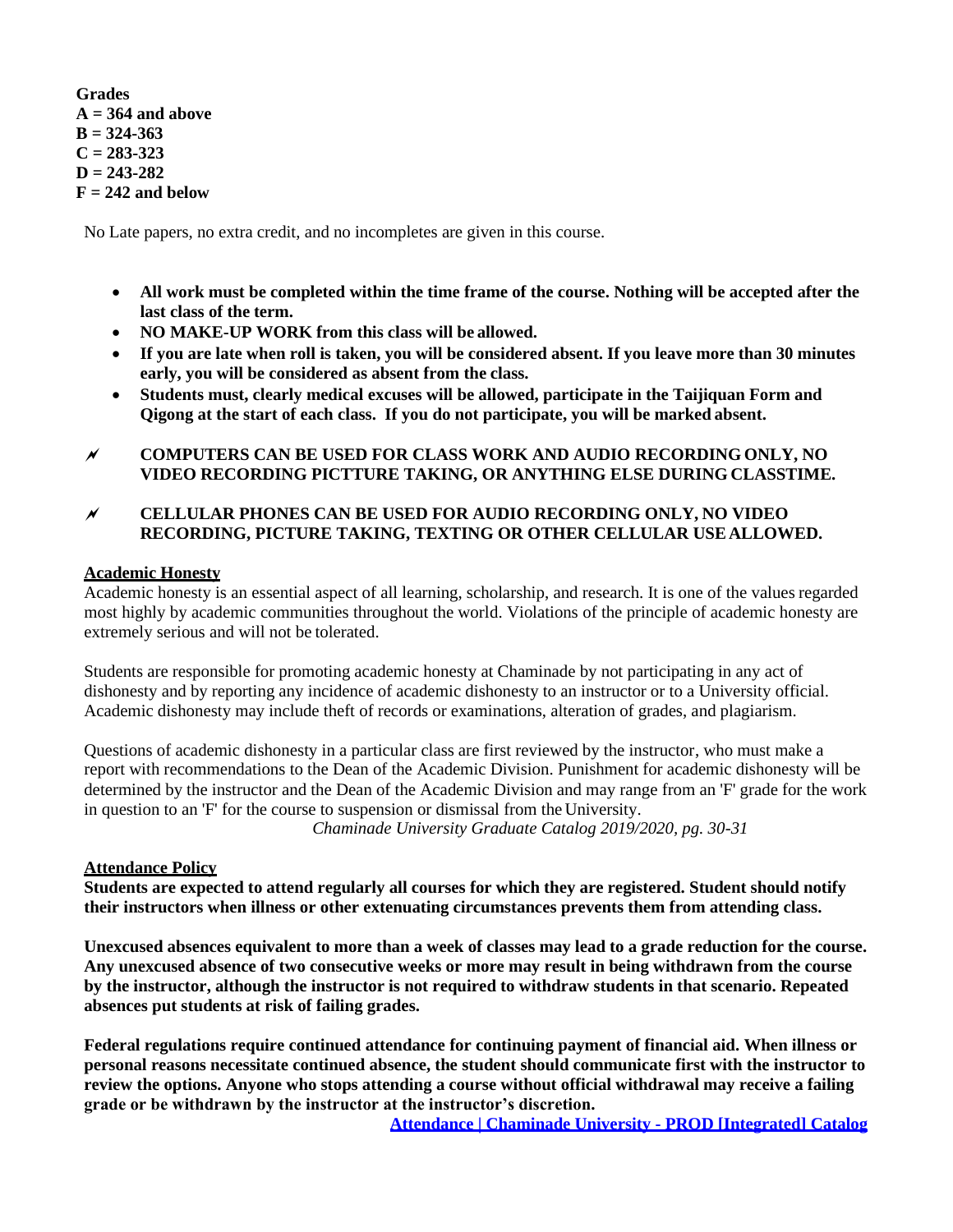#### **Scientific Method Definitions**

The **METHODS OF SCIENCE** are only tools, tools that we use to obtain knowledge about phenomena.

The **SCIENTIFIC METHOD** is a set of assumptions and rules about collecting and evaluating data. The explicitly stated assumptions and rules enable a standard, systematic method of investigation that is designed to reduce bias as much as possible. Central to the scientific method is the collection of data, which allows investigators to put their ideas to an empirical test, outside of or apart from their personal biases. In essence, stripped of all its glamour, scientific inquiry is nothing more **THAN A WAY OF LIMITING FALSE CONCLUSIONS ABOUT NATURAL EVENTS.**

Knowledge of which the credibility of a profession is based must be objective and verifiable (testable) rather than subjective and untestable.

**SCIENCE** is a mode of controlled inquiry to develop an objective, effective, and credible way of knowing.

The assumptions one makes regarding the basic qualities of human nature (that is, cognitive, affective, behavioral, and physiological processes) affect how one conceptualizes human behavior.

The two basic functions of scientific approach are 1) advance knowledge, to make discoveries, and to learn facts in order to improve some aspect of the world, and 2) to establish relations among events, develop theories, and this helps professionals to make predictions of future events.

*The above quotes were taken directly from:* Research Design And Counseling

Heppner, Kivlighan, and Wampold

A **THEORY** is a large body of interconnected propositions about how some portion of the world operates; a **HYPOTHESIS** is a smaller body of propositions. **HYPOTHESES** are smaller versions of theories. Some are derived or born from theories. Others begin as researchers' hunches and develop into theories.

The **PHILOSOPHY OF SCIENCE** decrees we can only falsify, not verify (prove), theories because we can never be sure that any given theory provides the best explanation for a set of observations.

*The above quotes were taken directly from:* Research Method In Social Relations

Kidder

**THEORIES** are not themselves directly proved or disproved by research. Even **HYPOTHESES** cannot be proved or disproved directly. Rather, research may either support or fail to support a particular hypothesis derived from a theory.

Scientific research has four general goals: (1) to describe behavior, (2) to predict behavior, (3) to determine the causes of behavior, and (4) to understand or explain behavior.

*The above quotes were taken directly from:* Methods In Behavioral Research

**Cozby** 

In order to verify the reliability and validity of scientific research it is important to replicate the results. It is the preponderance of evidence that establishes/supports the theory.

*The above quotes were taken from:* <http://allpsych.com/researchmethods/replication.html>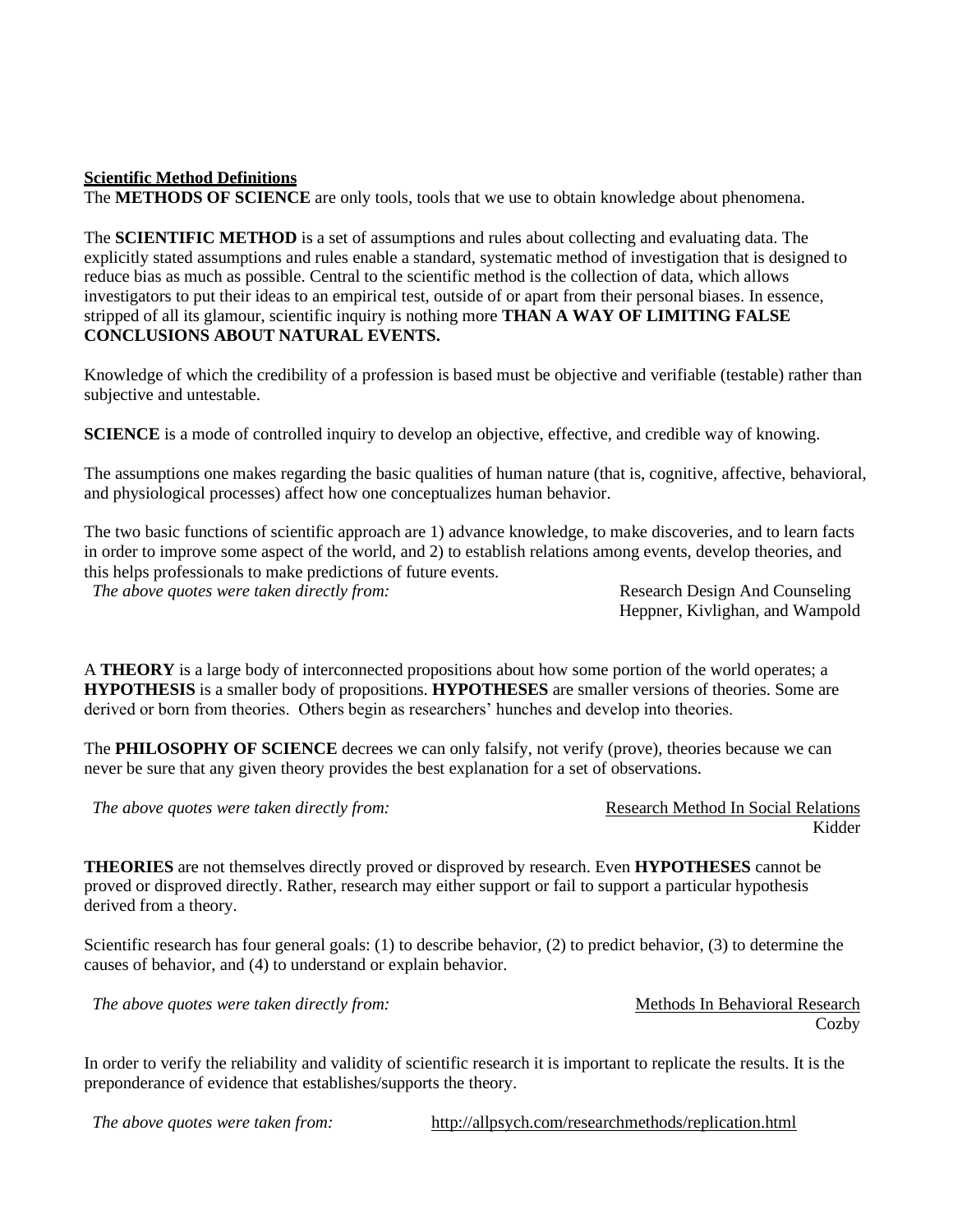#### **Students With Disabilities**

Chaminade will provide assistance for any student with documented disabilities. Any student who believes he/she may need accommodations in this class must contact the **Kokua Ike Coordinator** at (808) 739-8305 to make an appointment in order to determine if the student meets the requirements for documented disability in accordance with the Americans with Disabilities Act. It is important to contact them as soon as possible so that accommodations are implemented in a timely fashion. It is your responsibility to send your accommodation letter to your instructor in a timely manner. In other words, the accommodations are not retroactive. So make sure your accommodation letter is sent to your instructor at the start of the term. For more information contact <https://chaminade.edu/student-life/ada-accommodations/>

## **Title IX Statement**

Chaminade University of Honolulu (CUH) recognizes the inherent dignity of all individuals and promotes respect for all people. Sexual misconduct, physical and/or psychological abuse will NOT be tolerated at CUH. If you have been the victim of sexual misconduct, physical and/or psychological abuse, we encourage you to report this matter promptly. As a faculty member, I am interested in promoting a safe and healthy environment, and should I learn of any sexual misconduct, physical and/or psychological abuse, I must report the matter to the Title IX Coordinator. Should you want to speak to a confidential source you may contact the following:

• Chaminade Counseling Center| 808 735-4845.

• Any priest serving as a sacramental confessor or any ordained religious leader serving in the sacred confidence role.

## **Tutoring Center**

Kokua Ike provides access to free one-on-one tutoring for undergraduate students, TutorMe online tutoring and manages test administration services. Information regarding the tutoring center can be found at <https://chaminade.edu/advising/kokua-ike/>The center can be contacted at

(808) 735-4815 or [advising@chaminade.edu T](mailto:advising@chaminade.edu)he center is located at Clarence T.C. Ching Hall, Room 252, 8:30 AM–4:30 PM (Monday-Friday)

## **Credit Hour Policy**

The unit of semester credit is defined as university-level credit that is awarded for the completion of coursework. One credit hour reflects the amount of work represented in the intended learning outcomes and verified by evidence of student achievement for those learning outcomes. Each credit hour earned at Chaminade University should result in 45 hours of engagement. This equates to one hour of classroom or direct faculty instruction and a minimum of two hours of out-of-class student work each week for approximately fifteen weeks for one semester, 10-week term, or equivalent amount of work over a different amount of time. Direct instructor engagement and out-of-class work result in total student engagement time of 45 hours for one credit.

The minimum 45 hours of engagement per credit hour can be satisfied in fully online, internship, or other specialized courses through several means, including (a) regular online instruction or interaction with the faculty member and fellow students and (b) academic engagement through extensive reading, research, online discussion, online quizzes or exams; instruction, collaborative group work, internships, laboratory work, practica, studio work, and preparation of papers, presentations, or other forms of assessment. This policy is in accordance with federal regulations and regional accrediting agencies.

## **Marianist Educational Values**

*Chaminade University is a Catholic, Marianist University. The five characteristics of a Marianist education are:*

**1. Educate for Formation in Faith**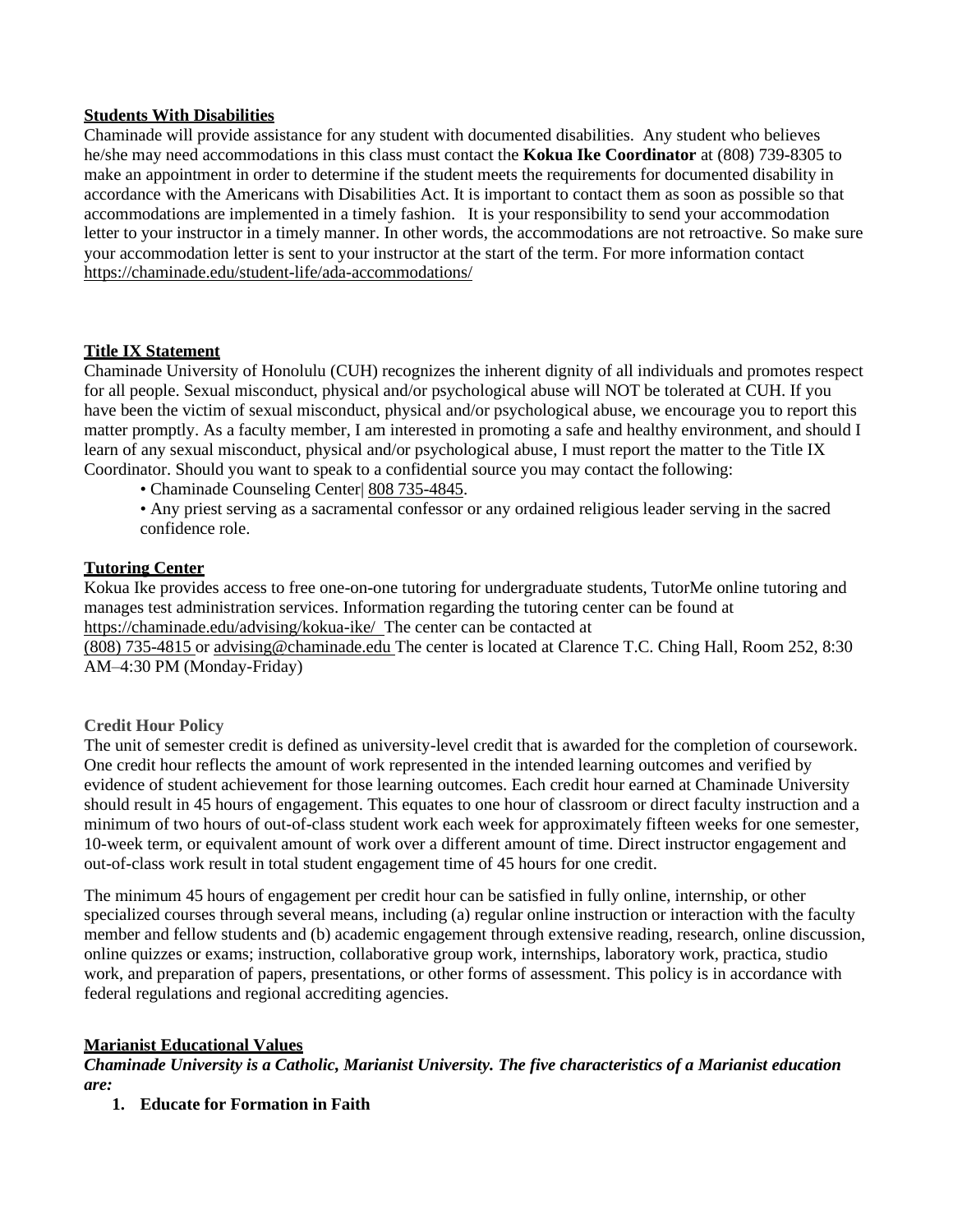Catholic Universities affirm an intricate relationship between reason and faith. As important as discursive and logical formulations and critical thinking are, they are not able to capture all that can be and ought to be learned. Intellectual rigor coupled with respectful humility provide a more profound preparation for both career and life. Intellectual rigor characterizes the pursuit of all that can be learned. Respectful humility reminds people of faith that they need to learn from those who are of other faiths and cultures, as well as from those who may have no religious faith at all.

## **2. Provide an Excellent Education**

In the Marianist approach to education, "excellence" includes the whole person, not just the technician or rhetorician. Marianist universities educate whole persons, developing their physical, psychological, intellectual, moral, spiritual and social qualities. Faculty and students attend to fundamental moral attitudes, develop their personal talents and acquire skills that will help them learn all their lives. The Marianist approach to education links theory and practice, liberal and professional education. Our age has been deeply shaped by science and technology. Most recently, information and educational technologies have changed the way faculty and students research and teach. At Marianist Universities, two goals are pursued simultaneously: an appropriate use of information technology for learning, and the enhancement of interaction between students and teachers. As Catholic, Marianist Universities

seek to embrace diverse peoples and understand diverse cultures, convinced that ultimately, when such people come together, one of the highest purposes of education is realized: a human community that respects every individual within it.

# **3. Educate in Family Spirit**

Known for their strong sense of community, Marianists have traditionally spoken of this sense as "family spirit." Marianist educational experience fosters the development of a community characterized by a sense of family spirit that accepts each person with loving respect, and draws everyone in the university into the challenge of community building. Family spirit also enables Marianist universities to challenge their students, faculty and staff to excellence and maturity, because the acceptance and love of a community gives its members the courage to risk failure and the joy of sharing success.

## **4. Educate for Service, Justice, and Peace**

The Marianist approach to higher education is deeply committed to the common good. The intellectual life itself is undertaken as a form of service in the interest of justice and peace, and the university curriculum is designed to connect the classroom with the wider world. In addition, Marianist universities extend a special concern for the poor and marginalized and promote the dignity, rights and responsibilities of all people.

## **5. Educate for Adaptation to Change**

In the midst of rapid social and technological change, Marianist universities readily adapt and change their methods and structures so that the wisdom of their educational philosophy and spirituality may be transmitted even more fully. "New times call for new methods," Father Chaminade often repeated. The Marianist university faces the future confidently, on the one hand knowing that it draws on a rich educational philosophy, and on the other fully aware for that philosophy to remain vibrant in changing times, adaptations need to be made. *Selected from* **Characteristics of Marianist Universities: A Resource Paper***, Published in 1999 by Chaminade University of Honolulu, St. Mary's University and University of Dayton.* Each of these characteristics is integrated, to varying degrees, in this course.

# **Tentative Course Schedule**

## **Use the Modules in Canvas**

All papers are submitted via canvas. The Midterm exam is taken on Friday 3/4 at 11:30 am via Canvas. You have 30 minutes for this exam. The final exam is taken on 5/4 at11:00 am via Canvas. You have 60 minutes for this exam. Use the **modules on canvas for this course as your tentative schedule**.